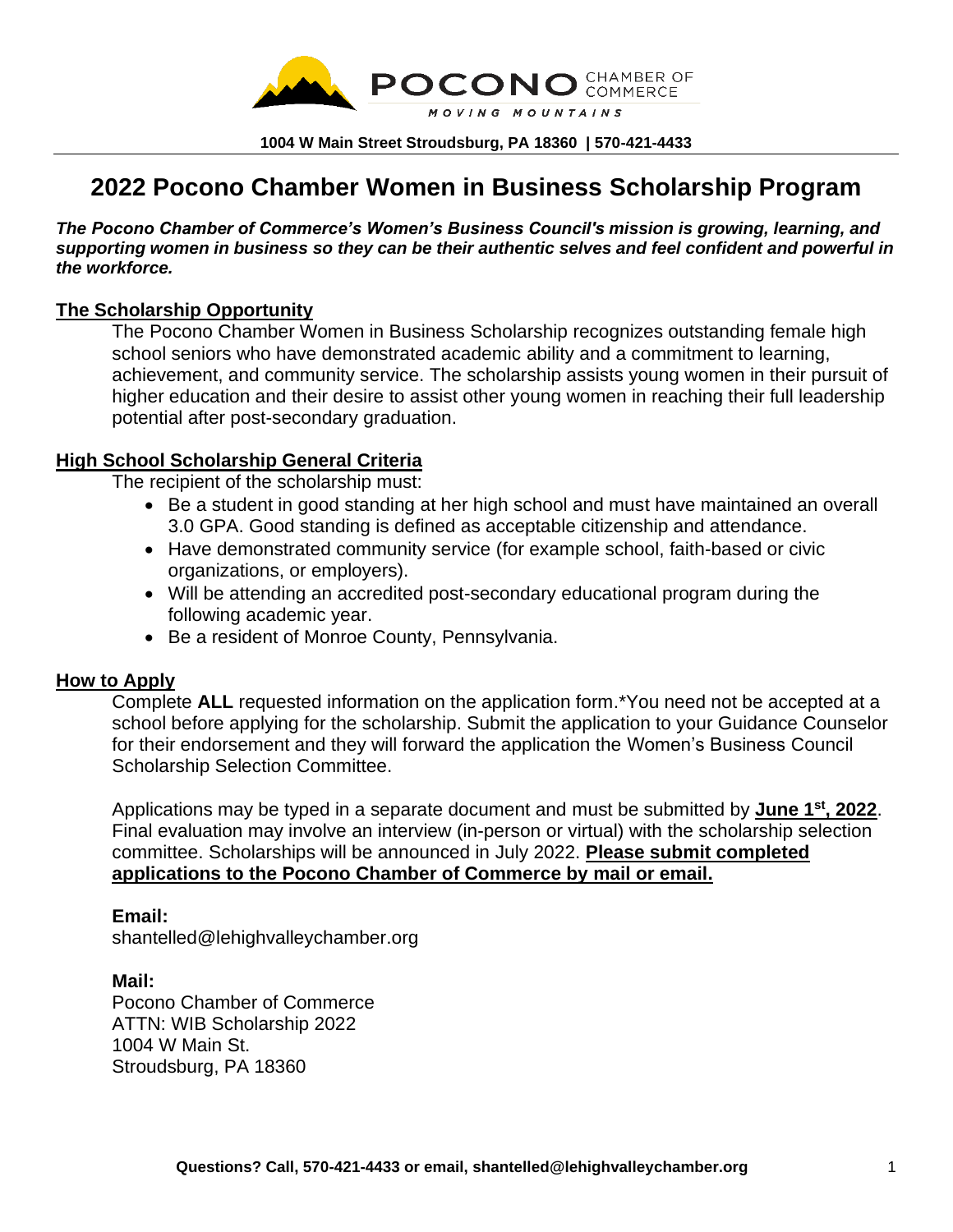# **2022 Pocono Chamber Women in Business Scholarship Program**

Please complete all information on the form and obtain all required signatures. Return the application to your Guidance Counselor. All information is confidential.

### **Applicant Information**

| <b>Home Mailing Address:</b>                                                              | <u> 1989 - Johann Stoff, amerikansk politiker (d. 1989)</u> |      |
|-------------------------------------------------------------------------------------------|-------------------------------------------------------------|------|
| Date of Birth: ________________________                                                   |                                                             |      |
| Phone Number: __________________________                                                  | Email:                                                      |      |
|                                                                                           |                                                             | GPA: |
| <b>Parent or Guardian Information</b>                                                     |                                                             |      |
| Name (Last, First, M.I.):                                                                 |                                                             |      |
| Relationship to Applicant:<br><u> 1989 - Johann Stoff, amerikansk politiker (d. 1989)</u> |                                                             |      |
| <b>Home Mailing Address:</b>                                                              |                                                             |      |
| <u> 1980 - Johann Stoff, amerikansk politiker (d. 1980)</u>                               | Email:                                                      |      |
| <b>Future Plans</b>                                                                       |                                                             |      |
| I have applied to:                                                                        |                                                             |      |
|                                                                                           |                                                             |      |
|                                                                                           |                                                             |      |
|                                                                                           |                                                             |      |
| My Course of Study will be:                                                               |                                                             |      |
|                                                                                           |                                                             |      |
|                                                                                           |                                                             |      |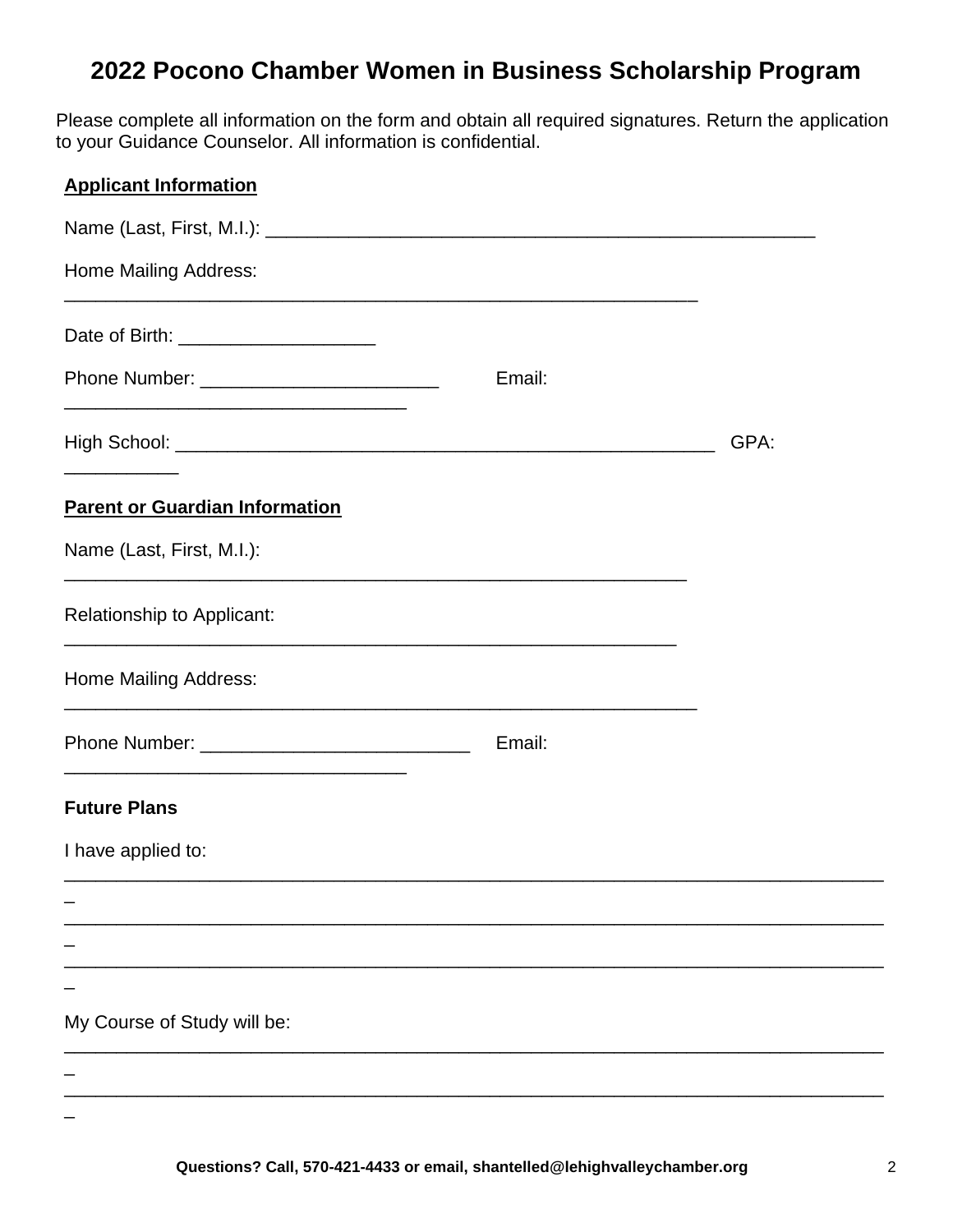#### I have:

- $\Box$  Been accepted by (name(s) of institution):
- (Please include copy of acceptance letter with this application)
- □ Been placed on a waiting list by (name(s) of institution): \_\_\_\_\_\_\_\_\_\_\_\_\_\_\_\_\_\_\_\_\_\_\_\_\_\_\_\_
- $\Box$  Not heard at this time from (name(s) of institution):  $\Box$

#### **Extracurricular and Community Activities**

Please list all activities, awards, honors, clubs and special recognition earned through school, employment, and or other community service activities.

 $\_$  , and the set of the set of the set of the set of the set of the set of the set of the set of the set of the set of the set of the set of the set of the set of the set of the set of the set of the set of the set of th  $\_$  , and the set of the set of the set of the set of the set of the set of the set of the set of the set of the set of the set of the set of the set of the set of the set of the set of the set of the set of the set of th \_\_\_\_\_\_\_\_\_\_\_\_\_\_\_\_\_\_\_\_\_\_\_\_\_\_\_\_\_\_\_\_\_\_\_\_\_\_\_\_\_\_\_\_\_\_\_\_\_\_\_\_\_\_\_\_\_\_\_\_\_\_\_\_\_\_\_\_\_\_\_\_\_\_\_\_\_\_  $\_$  , and the set of the set of the set of the set of the set of the set of the set of the set of the set of the set of the set of the set of the set of the set of the set of the set of the set of the set of the set of th

\_\_\_\_\_\_\_\_\_\_\_\_\_\_\_\_\_\_\_\_\_\_\_\_\_\_\_\_\_\_\_\_\_\_\_\_\_\_\_\_\_\_\_\_\_\_\_\_\_\_\_\_\_\_\_\_\_\_\_\_\_\_\_\_\_\_\_\_\_\_\_\_\_\_\_\_\_\_

 $\_$  , and the set of the set of the set of the set of the set of the set of the set of the set of the set of the set of the set of the set of the set of the set of the set of the set of the set of the set of the set of th  $\_$  , and the set of the set of the set of the set of the set of the set of the set of the set of the set of the set of the set of the set of the set of the set of the set of the set of the set of the set of the set of th

#### **School**

#### **Community**  $\_$  , and the set of the set of the set of the set of the set of the set of the set of the set of the set of the set of the set of the set of the set of the set of the set of the set of the set of the set of the set of th

#### **Employment**

## **Explain how receiving this scholarship will affect your ability to be successful in college**

 $\_$  , and the set of the set of the set of the set of the set of the set of the set of the set of the set of the set of the set of the set of the set of the set of the set of the set of the set of the set of the set of th  $\_$  , and the set of the set of the set of the set of the set of the set of the set of the set of the set of the set of the set of the set of the set of the set of the set of the set of the set of the set of the set of th

#### **Personal References– Employer, Teacher, Coach, Etc.**

1. Name: \_\_\_\_\_\_\_\_\_\_\_\_\_\_\_\_\_\_\_\_\_\_\_\_\_\_\_\_\_\_\_\_\_\_\_\_\_\_\_\_\_\_\_\_\_\_\_\_\_\_\_\_\_\_\_\_\_\_\_\_\_\_\_\_\_\_\_ Telephone: \_\_\_\_\_\_\_\_\_\_\_\_\_\_\_\_\_\_\_\_\_\_\_\_\_\_\_\_ Email: \_\_\_\_\_\_\_\_\_\_\_\_\_\_\_\_\_\_\_\_\_\_\_\_\_\_\_\_\_ How do you know the student? \_\_\_\_\_\_\_\_\_\_\_\_\_\_\_\_\_\_\_\_\_\_\_\_\_\_\_\_\_\_\_\_\_\_\_\_\_\_\_\_\_\_\_\_\_\_\_\_\_\_\_\_\_\_\_\_\_\_\_\_\_\_\_\_\_\_\_\_\_\_\_\_\_

Please provide your personal comments about this student. (You may attach an additional page.)

 $\_$  , and the set of the set of the set of the set of the set of the set of the set of the set of the set of the set of the set of the set of the set of the set of the set of the set of the set of the set of the set of th  $\_$  ,  $\_$  ,  $\_$  ,  $\_$  ,  $\_$  ,  $\_$  ,  $\_$  ,  $\_$  ,  $\_$  ,  $\_$  ,  $\_$  ,  $\_$  ,  $\_$  ,  $\_$  ,  $\_$  ,  $\_$  ,  $\_$  ,  $\_$  ,  $\_$  ,  $\_$  ,  $\_$  ,  $\_$  ,  $\_$  ,  $\_$  ,  $\_$  ,  $\_$  ,  $\_$  ,  $\_$  ,  $\_$  ,  $\_$  ,  $\_$  ,  $\_$  ,  $\_$  ,  $\_$  ,  $\_$  ,  $\_$  ,  $\_$  , \_\_\_\_\_\_\_\_\_\_\_\_\_\_\_\_\_\_\_\_\_\_\_\_\_\_\_\_\_\_\_\_\_\_\_\_\_\_\_\_\_\_\_\_\_\_\_\_\_\_\_\_\_\_\_\_\_\_\_\_\_\_\_\_\_\_\_\_\_\_\_\_\_\_\_\_\_\_  $\_$  , and the set of the set of the set of the set of the set of the set of the set of the set of the set of the set of the set of the set of the set of the set of the set of the set of the set of the set of the set of th

2. Signature: \_\_\_\_\_\_\_\_\_\_\_\_\_\_\_\_\_\_\_\_\_\_\_\_\_\_\_\_\_\_\_\_\_ Position: